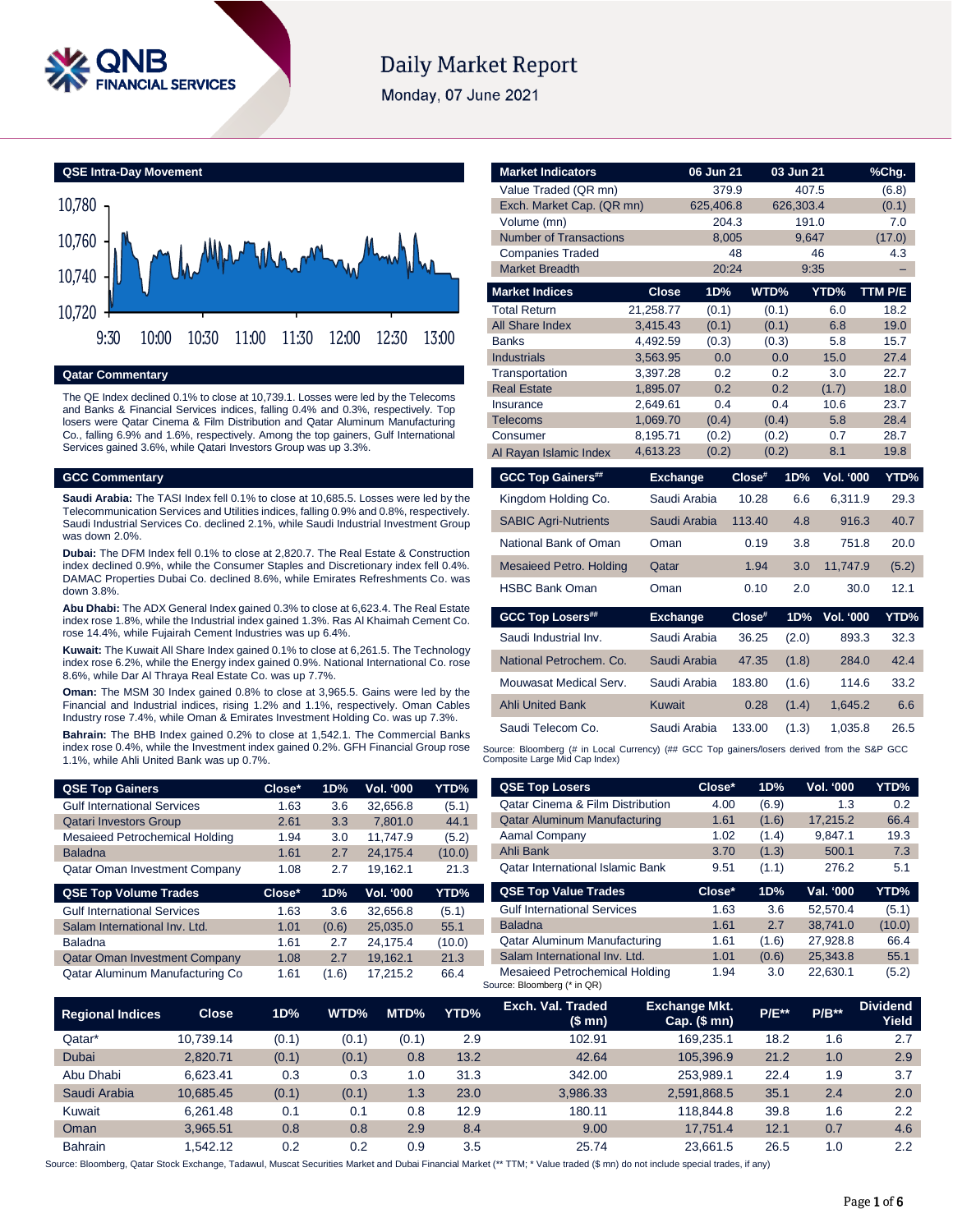#### **Qatar Market Commentary**

- The QE Index declined 0.1% to close at 10,739.1. The Telecoms and Banks & Financial Services indices led the losses. The index fell on the back of selling pressure from Qatari shareholders despite buying support from GCC, Arab and foreign shareholders.
- Qatar Cinema & Film Distribution and Qatar Aluminum Manufacturing Co. were the top losers, falling 6.9% and 1.6%, respectively. Among the top gainers, Gulf International Services gained 3.6%, while Qatari Investors Group was up 3.3%.
- Volume of shares traded on Sunday rose by 7.0% to 204.3mn from 191.0mn on Thursday. However, as compared to the 30-day moving average of 233.3mn, volume for the day was 12.4% lower. Gulf International Services and Salam International Inv. Ltd. were the most active stocks, contributing 16.0% and 12.3% to the total volume, respectively.

| <b>Overall Activity</b>        | Buy %*   | Sell %*  | Net (QR)         |
|--------------------------------|----------|----------|------------------|
| Qatari Individuals             | 56.80%   | 56.48%   | 1,238,977.9      |
| <b>Qatari Institutions</b>     | 10.63%   | 16.04%   | (20, 560, 186.8) |
| Qatari                         | 67.43%   | 72.51%   | (19,321,208.9)   |
| <b>GCC Individuals</b>         | 0.53%    | 0.88%    | (1,315,017.4)    |
| <b>GCC</b> Institutions        | 3.96%    | 1.70%    | 8,613,910.8      |
| <b>GCC</b>                     | 4.49%    | 2.57%    | 7,298,893.3      |
| Arab Individuals               | 16.23%   | 14.59%   | 6,238,318.1      |
| <b>Arab Institutions</b>       | $0.00\%$ | $0.00\%$ |                  |
| Arab                           | 16.23%   | 14.59%   | 6,238,318.1      |
| <b>Foreigners Individuals</b>  | 3.70%    | 4.07%    | (1,426,069.5)    |
| <b>Foreigners Institutions</b> | 8.16%    | 6.26%    | 7,210,067.1      |
| <b>Foreigners</b>              | 11.85%   | 10.33%   | 5,783,997.6      |

Source: Qatar Stock Exchange (\*as a % of traded value)

### **News**

#### **Qatar**

- **Forbes: QNB Group second most valuable company in Arab world –** Qatar remains one of the best countries for business in the Arab world as it dominates the '2021 Forbes list of Top 100 Companies in the Arab world' released on Sunday. The QNB Group (QNBK) with assets worth \$281.6bn and market value worth \$45.4bn is at the second position of the list and the top listed bank in the region. Forbes Middle East, which unveiled its list of the Middle East's largest and most successful listed companies for 2020, said the ranking is compiled from in-depth research based on data from all stock exchanges in Arab countries and analysis of market value, sales, assets, and profits. Companies in Qatar are doing well despite and the country's entry in the Forbes list of Top 100 Companies in The Arab World 2020 is marked by the presence of 17 companies. The banking and financial services sector dominates the list with 46 entries, followed by the industrial sector with nine companies, and real estate and construction, and telecommunications, with eight entries each. (Qatar Tribune)
- **Barwa offers additional new apartments for ownership at Dara (A) in Lusail City –** Barwa Real Estate has announced to offer additional new apartments for ownership at its Dara (A) project in Lusail City According to the company, residential units in Building A1 is now available to investors wishing to own property. The building provides 142 apartments of various sizes for ownership. "This step comes after the success achieved by the sales of Building A2, where the sales reached about 80%, out of the total 129 apartments offered by the building despite the COVID-19 pandemic. This brings the total number of buildings offered for sale in this pioneering project to three buildings," the company said. Dara (A), the first phase of the Dara project, offers four five-storey buildings that provide 271 apartments, including 94 one-bedroom apartments, 139 two-bedroom apartments, and 38 three-bedroom apartments, in addition to providing 365 underground parking spaces. More units in Building A1 will also be offered for sale in the coming months. The sale of units will be

managed by Waseef, a subsidiary of Barwa Real Estate Group. (Qatar Tribune)

 **PwC: Qatar banks display resilience despite pandemicinduced volatility –** Qatari banks have displayed resilience despite volatility caused by the pandemic and a drop in oil prices in the region, PwC has said in a report. Through increased public and private sector collaboration, coupled with a drive to diversify revenue streams and attract new investors, Qatar's institutions swiftly mitigated the risks of COVID-19 induced volatility. The role played by the Qatar Central Bank (QCB) was vital in maintaining a robust banking ecosystem, PwC said in its '2020 Qatar Banking Sector Report'. Measures introduced by QCB significantly moderated economic volatility and laid the groundwork for a postpandemic recovery across the private sector, it said. The QCB played a vital role in the ecosystem, by combining supervision activities with a series of measures significantly mitigating economic volatility and assisting recovery across the private sector. For example, QCB offered repurchase facilities (Repo) at a zero interest, which helped banks to receive liquidity and reduce the interest/return rate for affected sectors, ultimately boosting their ability to repay the loans in the long run. The eight listed commercial banks have proactively responded to the QCB's support policies as well as revised their financial models based on emerging macro trends. Macro trends are reflected into the financial aggregated data reported by the eight listed commercial banks, which show the resilience of the sector through volatility. "FY2020 is marked by growth of assets, streamlined non-interest costs as well as an overall decreased profitability level," PwC said. In FY 2020, the aggregated balance sheet of the eight listed commercial banks regulated by the QCB grew by 7.3% (assets), 7.8% (liabilities) and 3.0% (equity) between FY 2020 and FY 2019, the report noted. The aggregated total assets of the eight listed commercial banks hit QR1.74tn as of 31 December 2020, reflected in the 7% growth of total aggregated loan and advances which hit QR1.2tn as of 31 December 2020. "This data proves once again that the lending activity remains healthy and in expansion, driven by diversified sources of funding. The increase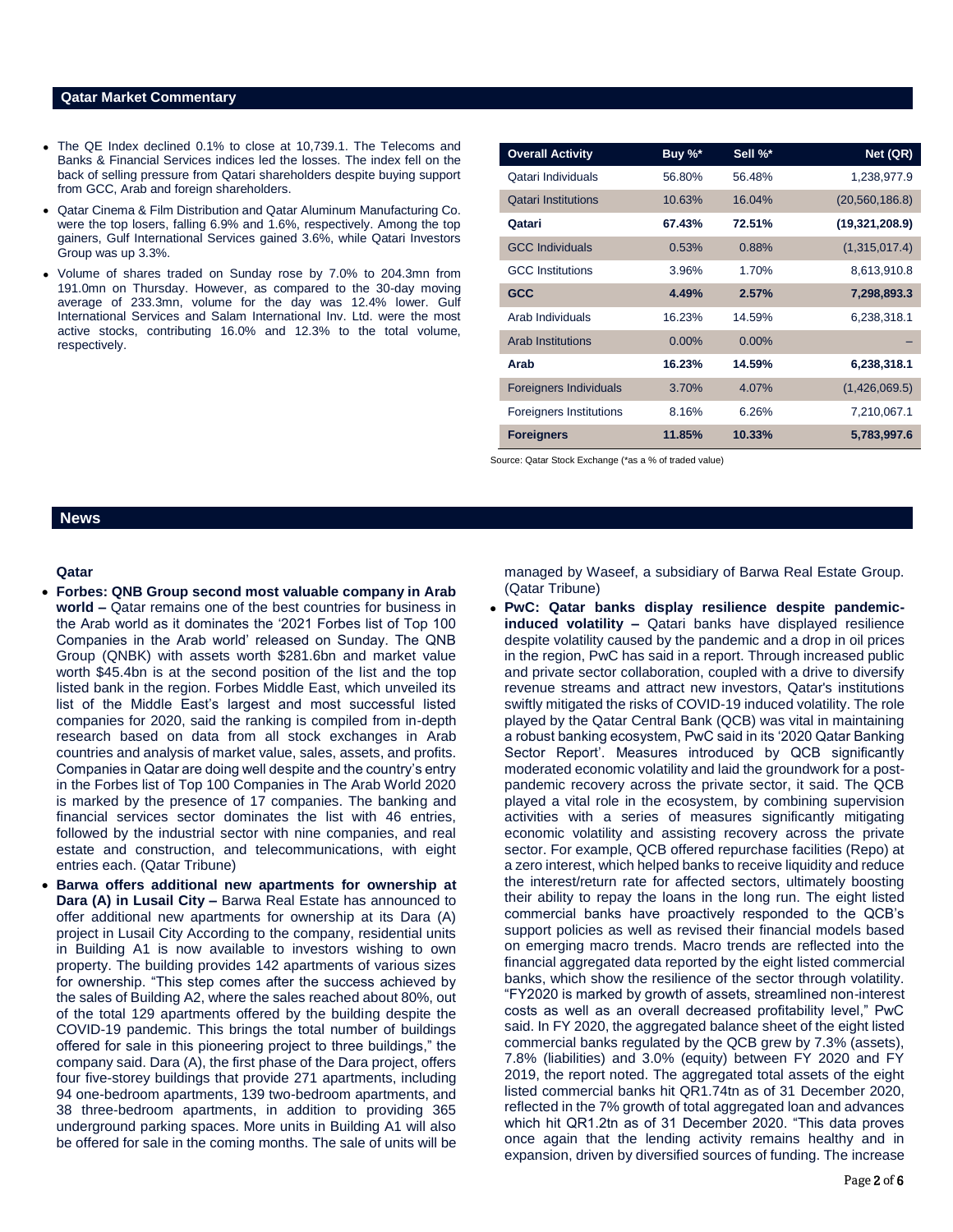in the lending activities through loans and advances is a sign of confidence in businesses and the economy, with the eight listed commercial banks maintaining a constant lending strategy also during a volatile market," PwC said. On the other hand, volatility had an impact on profitability, showed by a decline of the aggregated profit of the eight commercial banks from a total of QR24.65bn to QR21.59bn (-12.43%), compared with FY 2019. The difference is mainly driven by a drop of revenue income (QR-12.7bn), 86.7% of which is contributed by a decline of interest income (QR-11bn). Reasons for this income drop, PwC noted, are also linked to the aggregated impairment allowance (stage 1,2,3 combined) of the eight listed commercial banks, which increased by 17.3% (FY2019 vs FY2020), showing the risk of credit loss has increased over the last financial year. (Gulf-Times.com)

- **PSA: Automobiles sector posts robust demand growth –** Qatar's automobiles sector witnessed robust demand generation, notably in the new private vehicles and heavy equipment, where registrations more than doubled YoY in April 2021, according to the figures released by the Planning and Statistics Authority (PSA). New registration of trailers witnessed an almost five-fold jump YoY this April; indicating the positive outlook on the vital infrastructure of country, which was corroborated by the Qatar Financial Centre's purchasing managers' index that found the rebound in the non-hydrocarbon private sector. The new vehicles registration stood at 4,734; representing a remarkable 86.7% YoY surge in the review period. However, it declined 11.4% MoM in the review period. Of the new 4,734 vehicles registered this April, the number of new private vehicles stood at 3,079 – recording a 141.7% expansion in a yearly basis, even as it fell 16% on a monthly basis. These private vehicles accounted for more than 66% of the new vehicles registered in the review period. The registration of new private transport vehicles stood at 1,125; which constituted 23.76% of the total new vehicles. Such registrations saw 64.2% and 6.9% increase YoY and MoM respectively in April 2021. According to the Qatar Central Bank data, the consumption credit rose 12.51% YoY to QR157.07bn in April 2021. The consumption credit to nationals amounted to QR146.31bn, which grew 16.87%; while that to non-Qataris shrank 25.38% to QR10.76bn. (Gulf-Times.com)
- **QFCRA regulated firms' assets grow to QR44bn –** The Qatar Financial Centre of Regulatory Authority (QFCRA) regulated financial institutions have registered around 13% rise in their total assets which increased to QR44bn in 2020 compared to QR39bn in 2019. The total assets have risen by around 51% since 2018, according to a report released by PwC. The growth in assets shows that Qatar Financial Centre (QFC) and QFCRA have built a robust business environment that continues to attract foreign investments, despite macroeconomic uncertainty. "QFCRA reported robust 2020 financial and operational results, including an increase in new license issues of 63.7% as compared to 2019, underscoring confidence in the potential for future growth," said PwC in its 'Qatar's Banking Sector report FY2020' report released, yesterday. "The rapid growth of assets is especially reflected in the rise of the total loans and advances, which increased from QR18.2bn as at December 31, 2018 and from QR25.8bn as at December 31 2019 to QR29.8bn as at December 31, 2020," it added. The data highlights the core business and nature of the lending activity of the QFCRA's regulated financial institutions, which predominantly serve clients by lending loans. The proportion of loan and advances over total assets is at 68% at the end of December 2020, while an additional 24.1% is represented by total investments over total assets. (Peninsula Qatar)
- **CRA publishes fourth Class License for SRDs –** The Communications Regulatory Authority (CRA) recently published

on its website the fourth version of the Class License for Short Range Devices (SRDs) that replaces the third version that was in place. The fourth version was designed to keep pace with rapid technological advancements in radio-communications equipment and applications and according to the resolutions and recommendations of the World Radiocommunication Conference 2019 (WRC-19). The Class License specifies the harmonized standards to be used for SRDs. The fourth version includes updates to the rules, international standards, and technical specifications for the SRDs intended to be imported to Qatar and the corresponding authorized maximum allowed output power. In addition to updates related to new frequency bands and applications for SRDs, including Wireless Access Systems (WAS) applications like Radio Local Area Networks (RLANs) applications onboard land vehicles, including wagons, cars, and trucks, and buses. (Peninsula Qatar)

- **MME to select consultant to study Qatari marine environment –** The Ministry of Municipality and Environment's (MME) Water Environment Quality Section has offered a tender to select a specialized company to conduct a study of the Qatari waters. Section head Ali Jassim Al-Kuwari told local Arabic daily Arrayah that the consultant is expected to start its operations within six months once an agreement is signed. The first phase involves collection of samples from five locations along Doha Corniche, starting from Hamad International Airport and up to The Pearl-Qatar. The consultant can benefit from the old studies on the same issue carried out by various entities including Qatar University and Qatar Petroleum and compare the old and new outcomes to identify the changes in the Gulf marine environment and find ways to restore the conditions to the optimum level. (Gulf-Times.com)
- **Mesaimeer Pumping Station and Outfall project to resolve sewage and waterlogging woes –** The Mesaimeer Pumping Station and Outfall project will bring a facelift to the sewage management in Qatar while decreasing the surface water level and reducing pumping costs in construction projects across the country. Ashghal has informed that the project will be completed by the end of this year. The main tunnel will connect the existing and future drainage networks. The tunnel will operate to drain surface water from sub-networks located in different areas, spread over an estimated 170square kilometers area, and minimize rainwater catchments, especially in tunnels, as it's connected with rainwater drainage networks in 22 tunnels for vehicular traffic. Besides, it will help preserve the foundations of buildings by reducing waterlogging. Once completed at a total cost of about QR920mn, the 10 kilometers long outfall will become an important step towards providing a sustainable solution for the discharge of surface and stormwater in the country. The project will accommodate surface and storm water volumes received from the drainage networks located in different areas in Doha. The water is treated according to the highest internationally approved specifications, and then pumped 10 kilometers away from the seashore via the Mesaimeer pumping station and outfall tunnel. The excavation of the outfall tunnel, at a depth of 15 meters below the seabed and about 3.7 meters in diameter, is considered a "major construction challenge due to the variable geology that increases the exposure to unexpected conditions". (Gulf-Times.com)
- **Qatar Airways to resume Sharjah flights on July 1 –** Qatar Airways has announced that it will resume services to Sharjah, UAE starting July 1 with a daily flight. The Sharjah services will be operated by the airline's state-of-the-art Boeing 787 Dreamliner featuring 22 seats in first class and 232 seats in economy. The resumption of services will enable passengers flying from and to Sharjah to benefit from the airline's extensive international network in Asia, Africa, Australia and the Americas,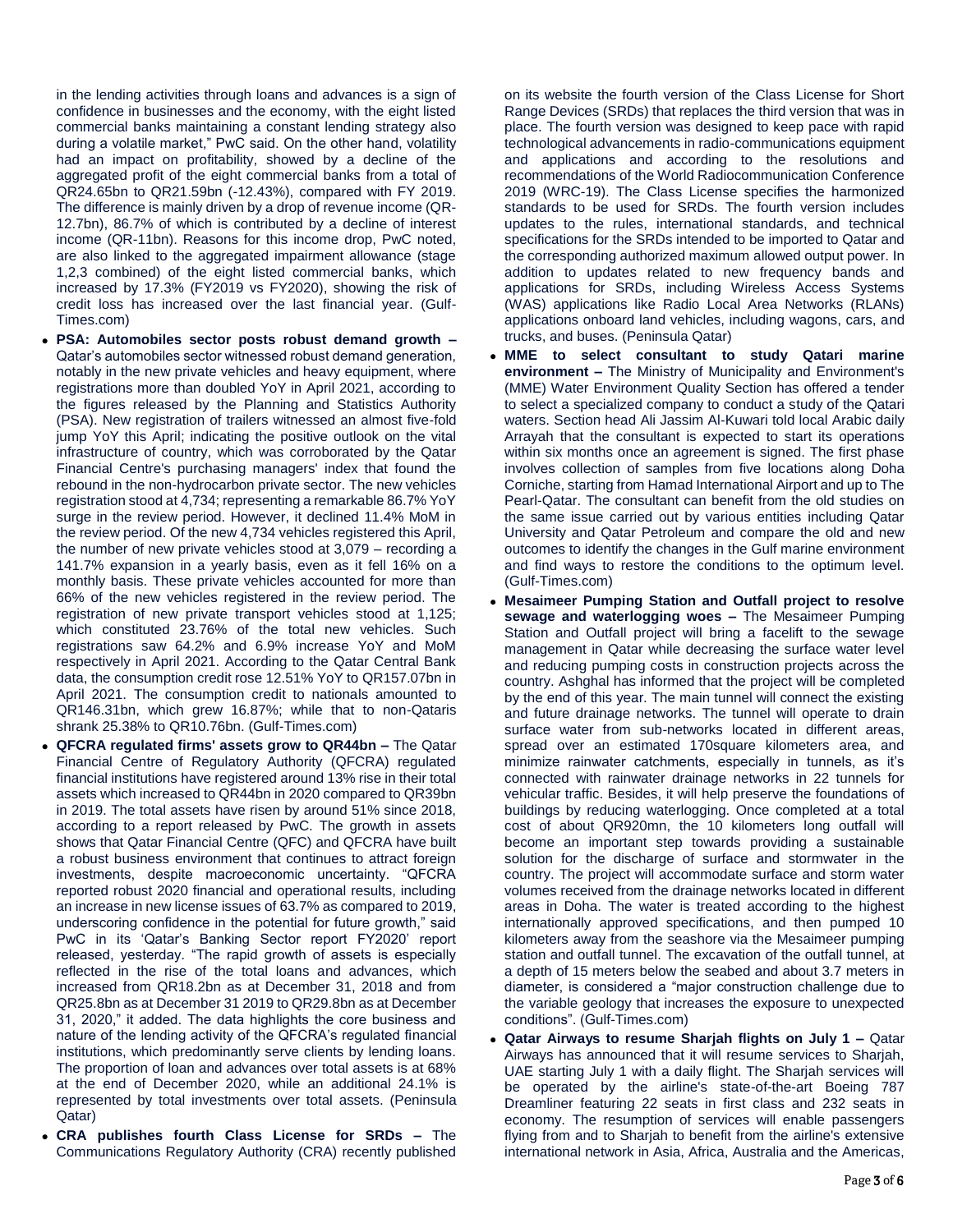which currently stands at more than 130 destinations with plans to increase to more than 1,200 weekly flights to over 140 destinations by the end of July. Sharjah will be an alternative gateway for passengers to and from the other cities especially Dubai in the UAE. Qatar airways flight QR1036, will depart from Hamad International Airport at 2.35pm, arriving at 4.45pm in Sharjah. Qatar Airways flight QR1037, will depart from Sharjah at 5.55pm and reach Doha at 6.05pm (local timings). (Gulf-Times.com)

#### **International**

- **Yellen says higher interest rates would be 'plus' for US –** US Treasury Secretary Janet Yellen said that President Joe Biden's \$4tn spending plan would be good for the US, even if it contributes to rising inflation and results in higher interest rates. "If we ended up with a slightly higher interest rate environment it would actually be a plus for society's point of view and the Fed's point of view," Yellen said in an interview with the outlet on Sunday. "We've been fighting inflation that's too low and interest rates that are too low now for a decade," the report quoted Yellen as saying. "We want them to go back to" a normal interest rate environment, "and if this helps a little bit to alleviate things then that's not a bad thing- that's a good thing," Yellen added. (Reuters)
- **Clock is ticking for Republicans on infrastructure, Biden officials said –** Democrats will start the process on Wednesday of preparing an infrastructure bill for a vote in the US House of Representatives, with or without Republican support, US Energy Secretary Jennifer Granholm told CNN on Sunday morning. "The president still has hope, Joe Manchin still has hope" for crafting a bipartisan infrastructure bill with Republicans, Granholm said, referring to the Democratic West Virginia senator who is seen as a key swing vote. "But I will tell you the House will start their markup on Wednesday," she said, referring to preparation of the legislation. President Joe Biden will discuss deal possibilities with the main Republican negotiator on infrastructure, Senator Shelley Moore Capito, on Monday for the third time, after rejecting Republicans' latest bill offer on Friday. The Republican offer included just over \$300bn in new spending to fix US roads, bridges, broadband and other public works, the White House said. Biden is asking for at least \$1tn in new spending. "The president is leading us to continue to stay at the table," Commerce Secretary Gina Raimondo said on ABC on Sunday. "So we won't do this forever, but right now there's good faith efforts on both sides and we're going to continue the work of doing our job and trying to get a bipartisan agreement." The Republican offer "did not meet the president's objectives," Transportation Secretary Pete Buttigieg told CBS. "This is not just about getting through this season or some short-term stimulus," he said. The administration's "strong preference" is to keep infrastructure spending bipartisan, Buttigieg added. Democrats hold a narrow majority in the House, and theoretical control of the Senate, because it is split 50-50 between both parties, and Vice President Kamala Harris acts as a tie-breaker. Any infrastructure bill sought by Biden must be backed by all Democrats and 10 Republicans, or pass through a process called reconciliation along party lines. (Reuters)
- **UK's lowest-paid workers face highest jobless risk –** Britain's lowest-paid workers, already hardest hit by the COVID-19 pandemic, will be most at risk from expected rises in unemployment and job insecurity later this year, researchers said on Monday. The Resolution Foundation, a think tank that studies living standards, said low-paid workers were returning to their jobs from furlough leave in large numbers. But the furlough scheme, which has a high concentration of low-paid workers in sectors like hospitality, is due to close in September - raising the risk that many of these workers will be left unemployed, the

Resolution Foundation said. Its research showed workers ranked in the bottom fifth for pay were three times more likely to have lost jobs, hours or have been furloughed than the top-paid fifth. "Big risks still lie ahead. Low-paid workers are most at risk from the expected rise in unemployment later this year, which also risks causing greater job insecurity," said Nye Cominetti, senior economist at the Resolution Foundation. "The government can salute the vital contribution of Britain's low-paid workers by offering them a new post-pandemic settlement – from better pay via a higher National Living Wage to greater security of working hours, and proper enforcement to tackle labor market abuses." Last month, the Bank of England slashed its forecasts for unemployment to show a peak of 5.4% in the third quarter after finance minister Rishi Sunak extended his jobs protection program - which has cost more than 60bn Pounds (\$85bn) so far - until the end of September. (Reuters)

- **EU ambassador to UK says trust is low ahead of Brexit talks –** The European Union's ambassador to the United Kingdom said on Sunday that levels of trust between the two powers was low ahead of Brexit talks on the Northern Ireland protocol this week, but added that he was confident it would improve. "The levels of trust are low right now," Joao Vale de Almeida told Times Radio. "We ultimately need to re-establish a minimum level of trust that allows us to find solutions, but this being said...I remain confident that we can get there." (Reuters)
- **UK's Frost says EU needs to change tack for N.Ireland talks –** British negotiator David Frost said on Sunday that the European Union needs to change its attitude if talks this week on the Northern Irish Brexit protocol are to be successful. "The EU needs a new playbook for dealing with neighbors, one that involves pragmatic solutions between friends, not the imposition of one side's rules on the other and legal purism," Frost wrote in an opinion piece published by the Financial Times. (Reuters)
- **Japan govt to vow fiscal reform, action to avert deflation –** fiscal blueprint draft – Japan's government will pledge to take steps "without hesitation" to prevent the economy from slipping back into deflation, a draft of its economic and fiscal blueprint obtained by Reuters showed. The government will also promise to "strive" for fiscal reform and voice hope that the Bank of Japan achieve its 2% inflation target with an eye on economic, price and financial developments, the draft showed. (Reuters)
- **China's May exports rise 27.9% YoY, imports +51.1% YoY –** China's exports rose 27.9% in May from a year earlier, missing forecasts, while imports increased 51.1%, customs data showed on Monday, as the world's second-largest economy continued its recovery from last year's pandemic slump. Analysts in a Reuters poll of economists had forecast exports would jump 32.1% from year earlier and for imports to rise 51.5%. China posted a trade surplus of \$45.53bn in May, compared with the poll's forecast for a \$50.5bn surplus and widening from \$42.86bn surplus in April. (Reuters)
- **Moody's: China three-child policy may not change national birthrate –** Rating agency Moody's Investors Service said on Monday that China's new policy allowing couples to have up to three children could support fertility, but was unlikely to dramatically change the national birthrate. The rating agency said that the policy highlighted the risk of aging across emerging markets in Asia. "And although China's new policy allowing couples to have up to three children could support fertility, it is unlikely to dramatically change the national birthrate, meaning that aging will remain a credit-negative constraint", Moody's said in a statement. (Reuters)

### **Regional**

 **World's top oil trader Vitol sees OPEC+ controlling crude market –** OPEC+ appears in control of crude prices as US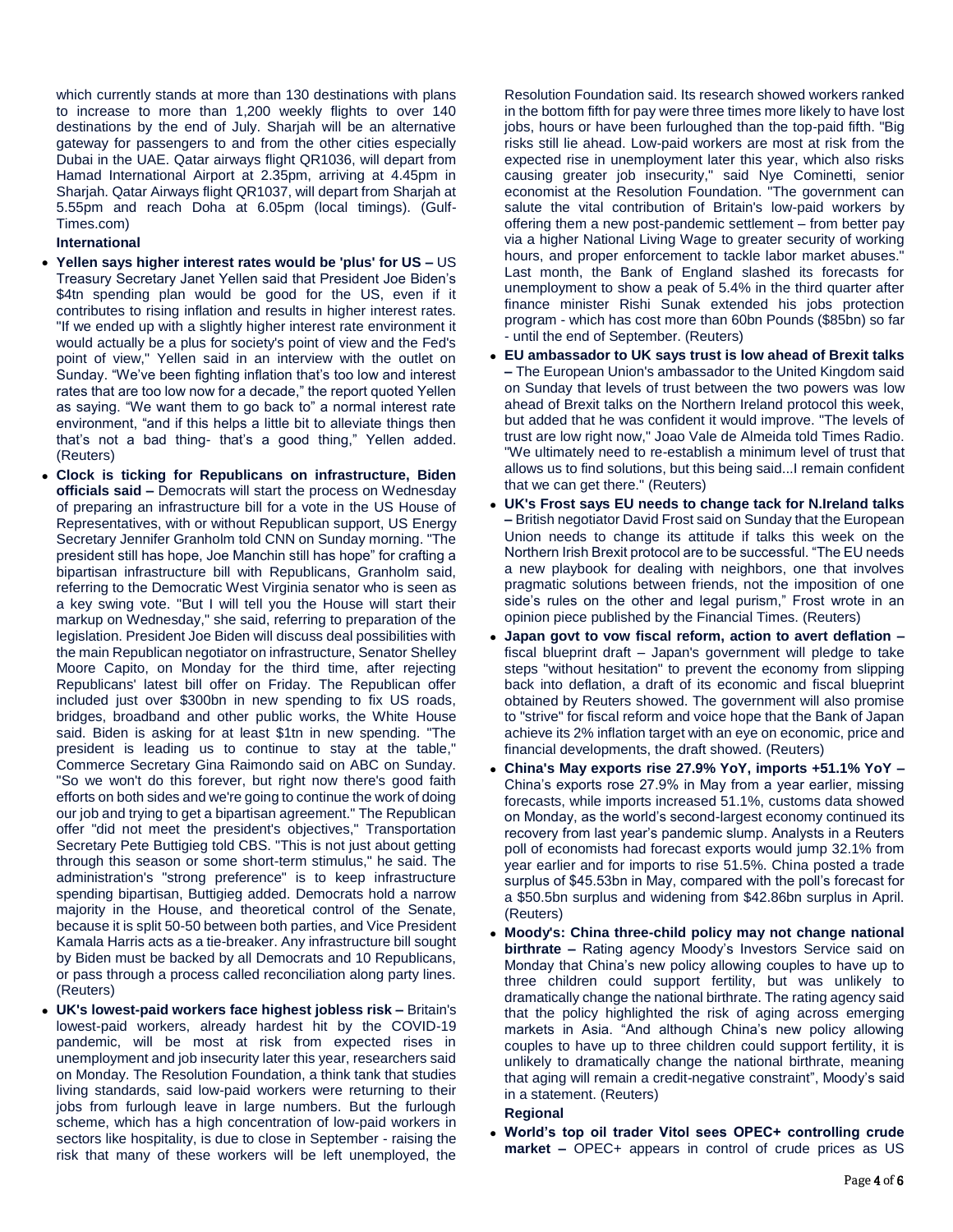production is lagging pre-pandemic levels, according to a senior executive at the world's biggest independent oil trader, Vitol Group. The decline in US drilling and output leaves little competition to efforts by the producers' group to manage markets, Vitol's Head of Asia, Mike Muller said during an online conference. (Peninsula Business)

- **Moody's assigns (P)A1 rating to Saudi Aramco's new Sukuk program –** Moody's has assigned a (P)A1 rating to Saudi Arabian Oil Company's (Saudi Aramco) new trust certificate issuance program. This Sukuk program is established under SA Global Sukuk Limited, a special purpose company incorporated in the Cayman Islands. SA Global Sukuk Limited has been assigned a negative outlook in line with the negative outlook on existing ratings of Saudi Aramco. All other ratings for Saudi Aramco are unchanged, including its A1 long-term issuer rating, its Aaa.sa long-term issuer national scale rating, its (P)A1 Global MediumTerm Note (GMTN) program rating and A1 ratings on existing senior unsecured bond issuances. The decision to assign a (P)A1 rating to the Sukuk program reflects Moody's view that certificate holders will effectively be exposed to Saudi Aramco's senior unsecured credit risk. This is because certificate holders (1) only have rights against Saudi Aramco under the transaction documents, and these rights rank pari passu with other senior unsecured obligations of the company; (2) are not exposed to the performance risk of the asset portfolio relating to the certificates; and (3) will not have any preferential claim or recourse over the relevant trust assets. The Sukuk structure is a combination of an Ijara (asset sale and lease back transaction) and Murabaha (commodity purchased and sold on a deferred payment basis). Moody's rating of the Sukuk program does not express an opinion on the Sukuk structure's compliance with Shari'ah law. Saudi Aramco's A1 rating reflects (1) a very large operational scale as the world's largest oil producer with access to one of the world's largest hydrocarbon reserves; (2) proven execution track record of implementing large scale upstream and downstream projects with significant focus on downstream integration; and (3) a strong financial profile with very low production costs and modest debt in its capital structure as evidenced by a Moody's-adjusted debt/book capitalization of 32.5% for YE2020. The rating also reflects (1) credit linkages with the Government of Saudi Arabia (A1 negative) which constrains Saudi Aramco's rating, particularly given the government's high fiscal reliance on hydrocarbon related revenues; (2) exposure to crude oil price volatility which creates significant fluctuations in cash flows; and (3) geographic concentration risk with most of the cash flows derived from assets located in Saudi Arabia. (Bloomberg)
- **Saudi Arabia finalizes plan to provide support to sports clubs –** Saudi Arabia has finalized a plan to provide support to sports clubs, state TV reported, citing the Sports Minister, Prince Abdulaziz bin Turki al-Faisal. According to a comment by the provincial government of the Mecca region, some soccer clubs in the professional league received more than SR100mn in support in the 2020-2021 season. (Reuters)
- **Emirates Development Bank said to plan second-ever sale of Dollar debt –** Emirates Development Bank, wholly owned by the federal government of the UAE is planning to sell its second-ever international bonds as soon as this month, according to sources. Emirates Development Bank, which started operations in 2015 and provides financing to citizens and small- and medium-sized enterprises, could raise \$750mn or more, the sources said. The money would go toward supporting companies in sectors considered a priority for the economy, the people said. The bank's debt is assigned the fourth-highest investment grade from Fitch Ratings, the same as the sovereign. (Bloomberg)
- **Outlook for UAE leisure travel, tourism improves; vaccine passports can help –** Mashreq Bank has forecast an improved

outlook for the UAE's leisure travel and tourism industry as more people are getting vaccinated, but it cautioned that challenges will persist for certain segments of the industry. "The outlook for leisure travel has improved with the rollout of vaccines. Strategic initiatives by the government are helping in strengthening the recovery," the bank's latest industry briefing stated. However, the bank said it might take some time for corporate travel to return and that the entire hospitality business will still continue to face "hurdles" this year. "While hotel occupancy in the UAE will gradually recover on the back of increased domestic tourism and return of international travelers, business travel will not return to pre-pandemic levels in the foreseeable future," Managing Director and global Head of real estate finance and advisory at Mashreq Bank, Zain Qureshi said. (Zawya)

- **Dubai's Emaar says sales have leapt 250% YoY –** Emaar Properties saw its sales surge by 250% in the first five months of 2021 compared with the same period last year. According to the developer, its total sales reached AED10.5bn compared with AED3bn in the same period last year. Emaar founder, Mohamed Alabbar said: "These numbers demonstrate once again the resilience of our group, the quality of our products and the passion of our customers and our employees." He added: "I am confident that the Dubai property market is once again a growth story for developers, in light of the UAE's wise policies, with Emaar perfectly positioned to capitalize on this." (Zawya)
- **Deyaar approves AED500mn settlement with Limitless –** The Dubai property developer, Deyaar has approved AED500mn settlement with Limitless that includes cash and land. The final draft of settlement is expected to be ready in the next few months. (Bloomberg)
- **Oman said to plan second debt sale in 2021 with Dollar Sukuk –** Oman has started talks with banks for a potential Islamic bond sale this year, according to sources. The Gulf nation's discussions are still preliminary, the sources said. Oman last tapped the international debt market in January, when it raised \$3.25bn. The country's debt is rated junk by all three major credit assessors. Oman's public finances, long among the weakest in the Gulf Arab region, remain vulnerable to oil-price swings and disruptions from the global pandemic. The Finance Ministry has said that as of end-March it was more than halfway to meeting its total funding needs of \$10.9bn for this year, thanks to borrowing and drawdowns from the country's wealth fund. (Bloomberg)